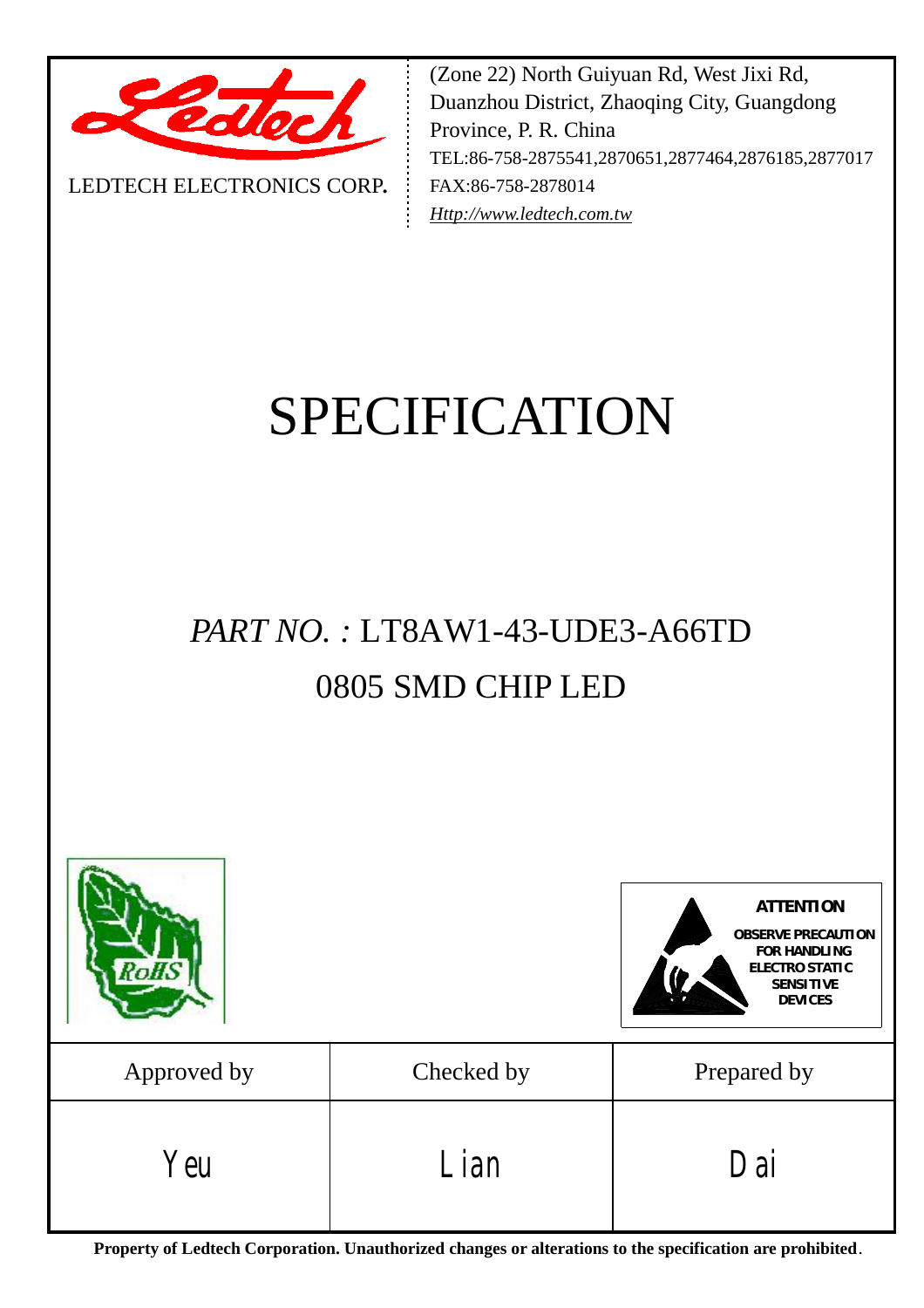

## **MODIFY RECORD**

| <b>TAKE EFFECT DATE</b> | <b>MODIFY ISSUES</b>                 | <b>REMARKS</b> |
|-------------------------|--------------------------------------|----------------|
|                         | 增加 BIN 表                             | 回收01版,         |
| 2011.11.12              | 原因: 客戶需求                             | 發行 02版         |
|                         | 參數依實際量產數據加設上下限,(亮度由原                 |                |
|                         | MIN:244 變更為 367, TYP 由原 380 變更為 750, | 回收02版,         |
| 2019/4/17               | VF 由原 TYP 3.2MAX4.0,變更為 MIN2.8, TYP  | 發行 03版         |
|                         | 3.0, MAX3.4)                         |                |
|                         |                                      |                |
|                         |                                      |                |
|                         |                                      |                |
|                         |                                      |                |
|                         |                                      |                |
|                         |                                      |                |
|                         |                                      |                |
|                         |                                      |                |
|                         |                                      |                |
|                         |                                      |                |
|                         |                                      |                |
|                         |                                      |                |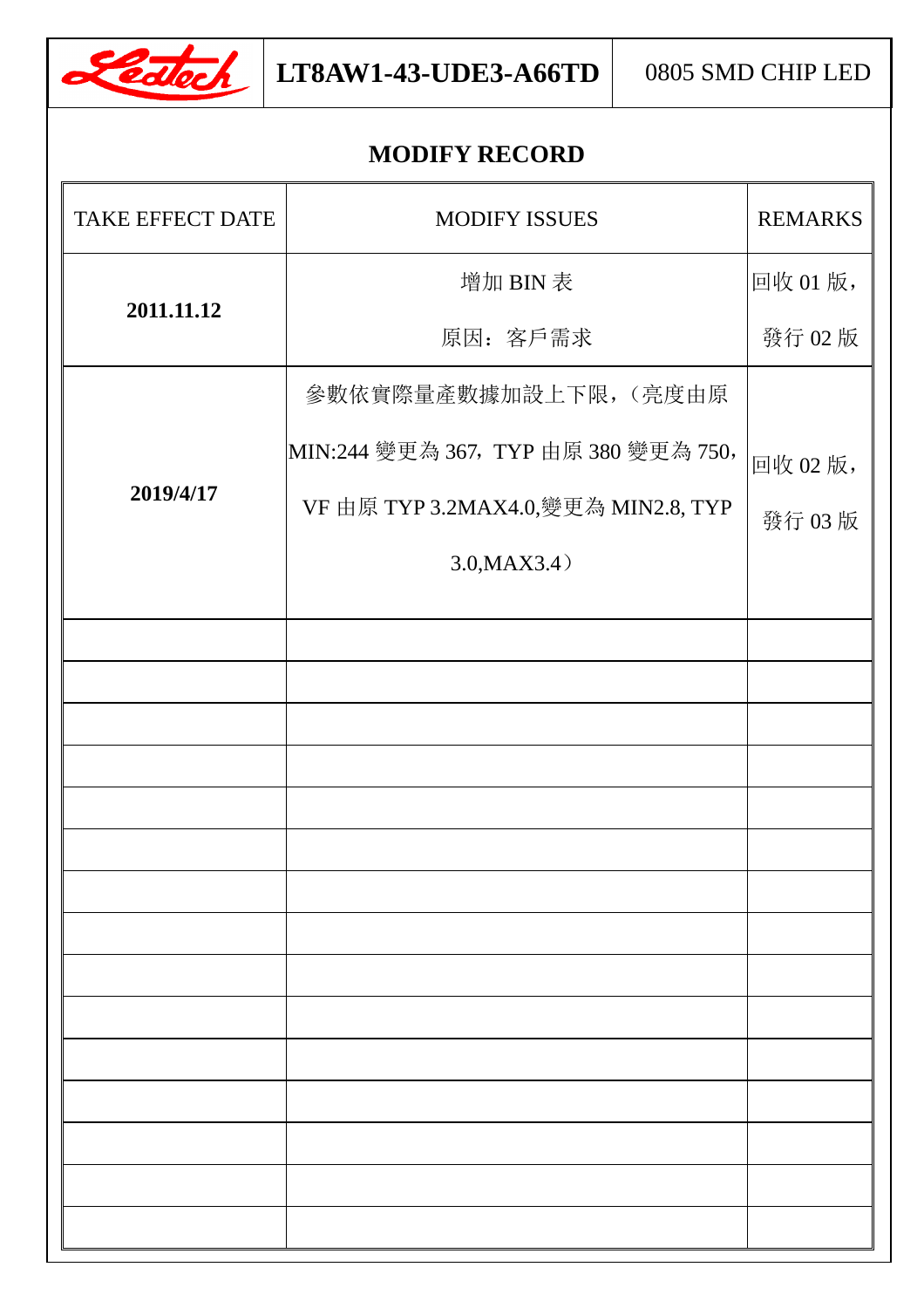

## **Package Dimensions**



#### **Notes:**

- 1. All dimensions are in mm.
- 2. Tolerance is ±0.1mm unless otherwise noted.

## **Description**

|                      | LED Chip       |                       |                 |
|----------------------|----------------|-----------------------|-----------------|
| Part No.             | Material       | <b>Emitting Color</b> | Lens Color      |
| LT8AW1-43-UDE3-A66TD | InGaN/Sapphire | White                 | Yellow diffused |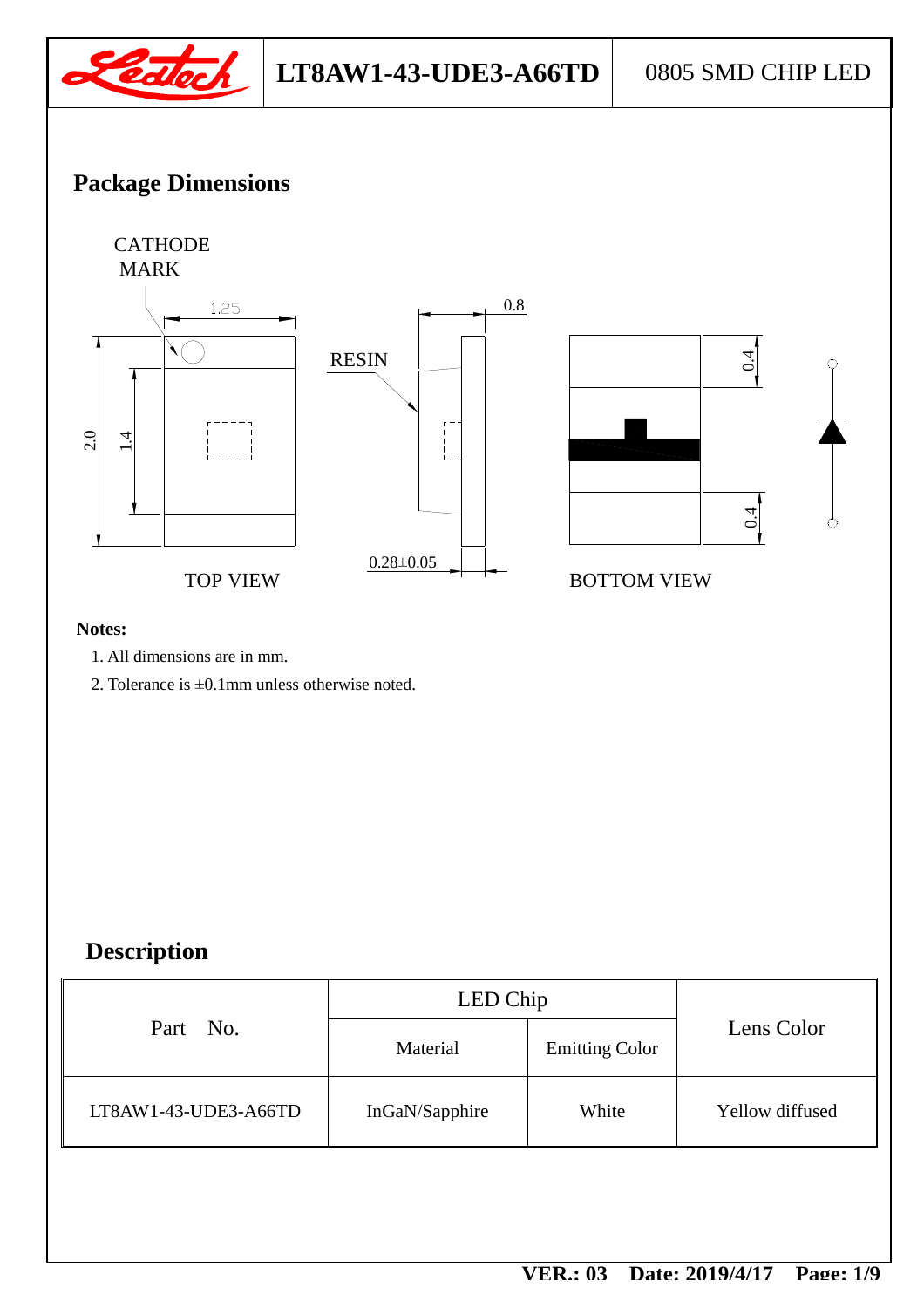

## **Absolute Maximum Ratings at Ta=25 ℃**

| Parameter                                       | Symbol         | Rating                                      | Unit                 |
|-------------------------------------------------|----------------|---------------------------------------------|----------------------|
| <b>Power Dissipation</b>                        | P <sub>D</sub> | 102                                         | mW                   |
| <b>Reverse Voltage</b>                          | <b>VR</b>      | 5                                           | V                    |
| D.C. Forward Current                            | If             | 30                                          | mA                   |
| Peak Current(1/10Duty Cycle,0.1ms Pulse Width.) | If (Peak)      | 80                                          | mA                   |
| <b>Operating Temperature Range</b>              | Topr.          | $-30$ to $+80$                              | $^{\circ}C$          |
| <b>Storage Temperature Range</b>                | Tstg.          | $-40$ to $+85$                              | $\mathrm{C}^{\circ}$ |
| Soldering Temperature.                          | Tsol.          | Reflow Soldering: $260^{\circ}$ for 10 sec. |                      |
| <b>Electric Static Discharge</b>                | <b>ESD</b>     | 300                                         | $\rm V$              |

## **Electrical and Optical Characteristics:**

| Parameter                                      | Symbol         | Condition   | Min. | Typ. | Max. | Unit    |
|------------------------------------------------|----------------|-------------|------|------|------|---------|
| Luminous Intensity                             | Iv             | If= $20mA$  | 367  | 750  | 1000 | mcd     |
| <b>Forward Voltage</b>                         | Vf             | $If = 20mA$ | 2.8  | 3.0  | 3.4  | V       |
| <b>CIE</b> Chromaticity<br>Coordinates: X Axis |                | If= $20mA$  |      | 0.31 |      |         |
| <b>CIE</b> Chromaticity<br>Coordinates: Y Axis |                | If= $20mA$  |      | 0.30 |      |         |
| <b>Reverse Current</b>                         | Ir             | $Vr=5V$     |      |      | 50   | $\mu$ A |
| Viewing Angle                                  | $2 \theta$ 1/2 | If= $20mA$  |      | 140  |      | deg     |

Notes:1.Tolerance of Luminous Intensity is ±15%

2.Tolerance of Forward Voltage is ±0.1V

3. X.Y Tolerance each Bin limit is±0.01.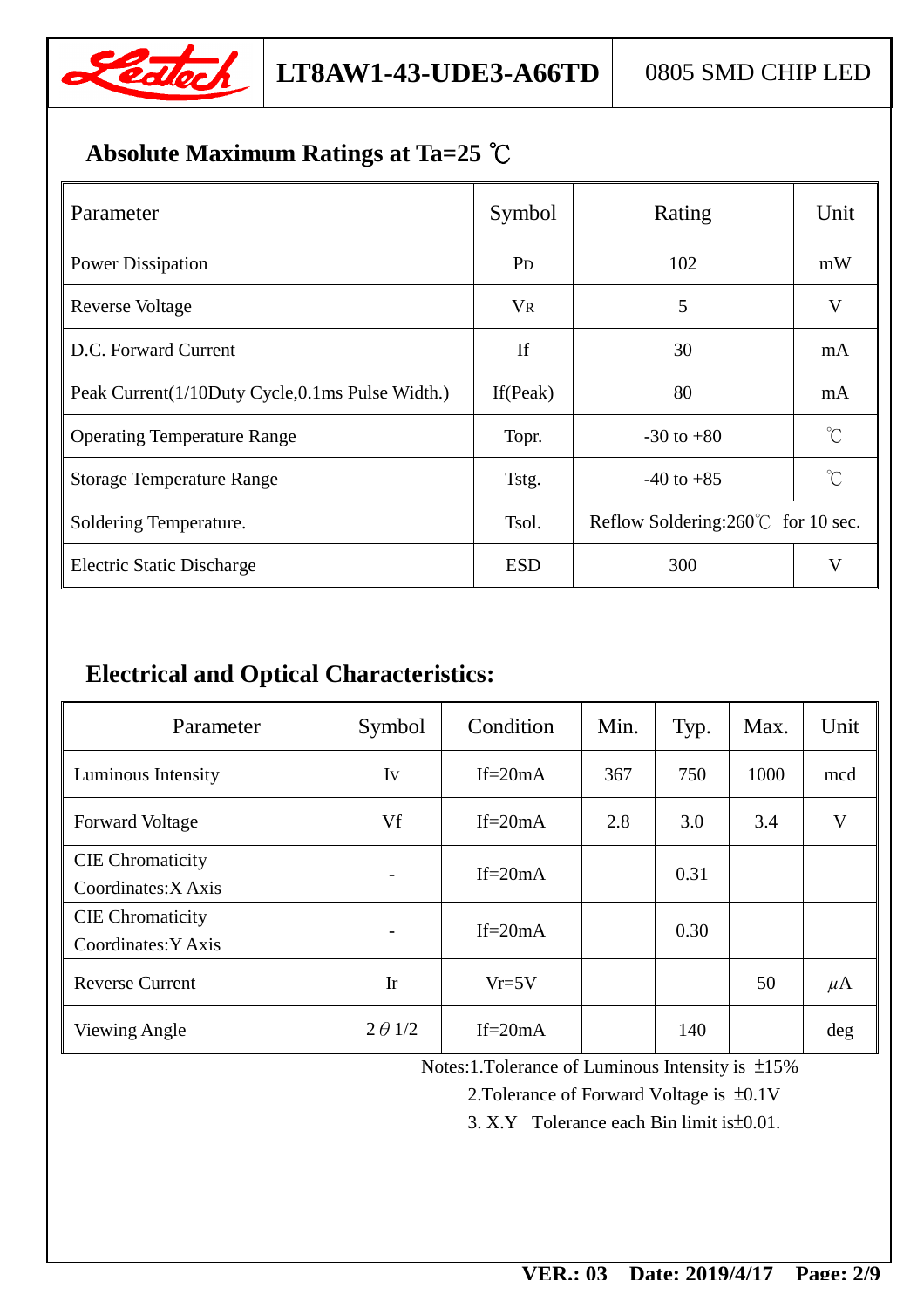

## **Specifications for Bin Grading:**

| Iv(mcd)    |      |      |  |  |
|------------|------|------|--|--|
| <b>BIN</b> | MIN. | MAX. |  |  |
| X          | 367  | 516  |  |  |
|            | 516  | 756  |  |  |
| 7.         | 756  | 1100 |  |  |

## **Specifications for Vf Group:**

| Vf(V) |      |      |  |
|-------|------|------|--|
| Group | MIN. | MAX. |  |
| M     | 2.8  | 3.0  |  |
| N     | 3.0  | 3.2  |  |
| P     | 3.2  | 3.4  |  |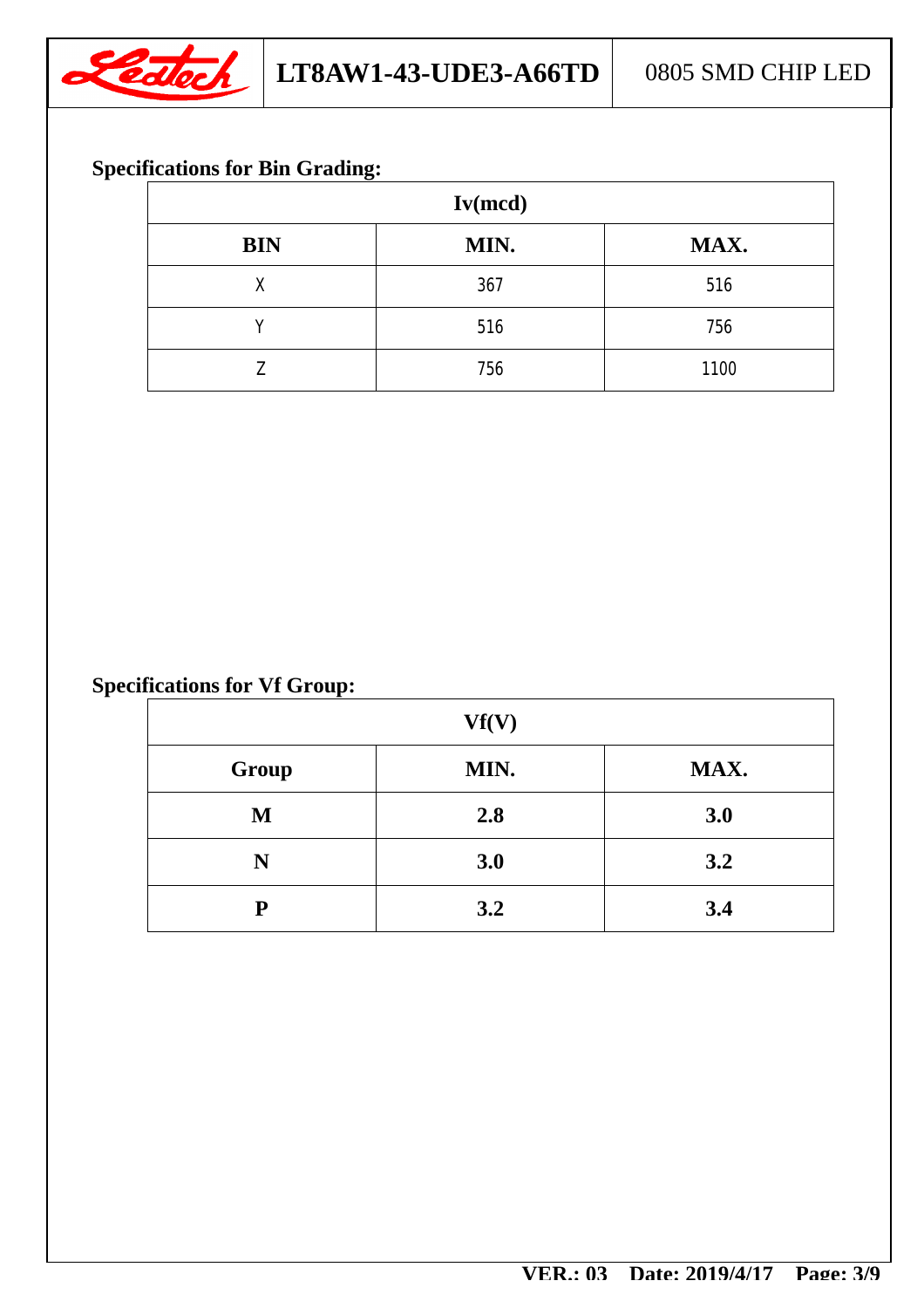

## **Chromaticity Coordinates Specifications for Bin Grading:**

COLOR RANKS(IF=20mA.Ta=25℃)

| <b>BIN</b>     | <b>RANK</b> |       |       |       |       |
|----------------|-------------|-------|-------|-------|-------|
| B <sub>3</sub> | X           | 0.288 | 0.296 | 0.307 | 0.299 |
|                | Y           | 0.294 | 0.307 | 0.298 | 0.286 |
|                | X           | 0.296 | 0.304 | 0.315 | 0.307 |
| B <sub>5</sub> | Y           | 0.307 | 0.319 | 0.311 | 0.298 |
| B7             | X           | 0.304 | 0.312 | 0.323 | 0.315 |
|                | Y           | 0.319 | 0.331 | 0.323 | 0.311 |
| C <sub>1</sub> | X           | 0.312 | 0.322 | 0.333 | 0.323 |
|                | Y           | 0.331 | 0.348 | 0.34  | 0.323 |

Notes:X.Y Tolereance each Bin limit is±0.01.

## **Chromaticity Coordinates & Bin grading diagram:**

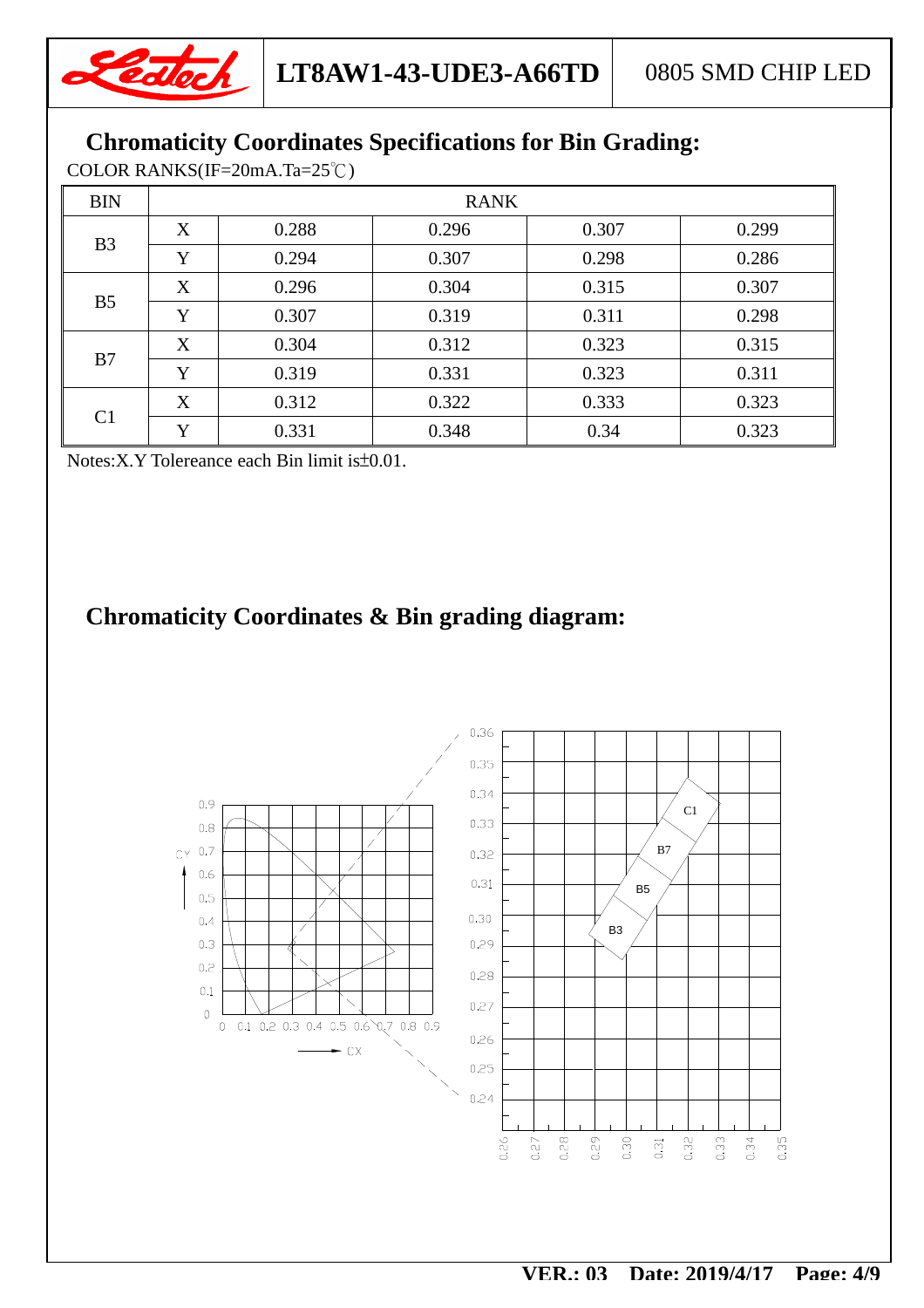







Radiation Diagram

90°

80°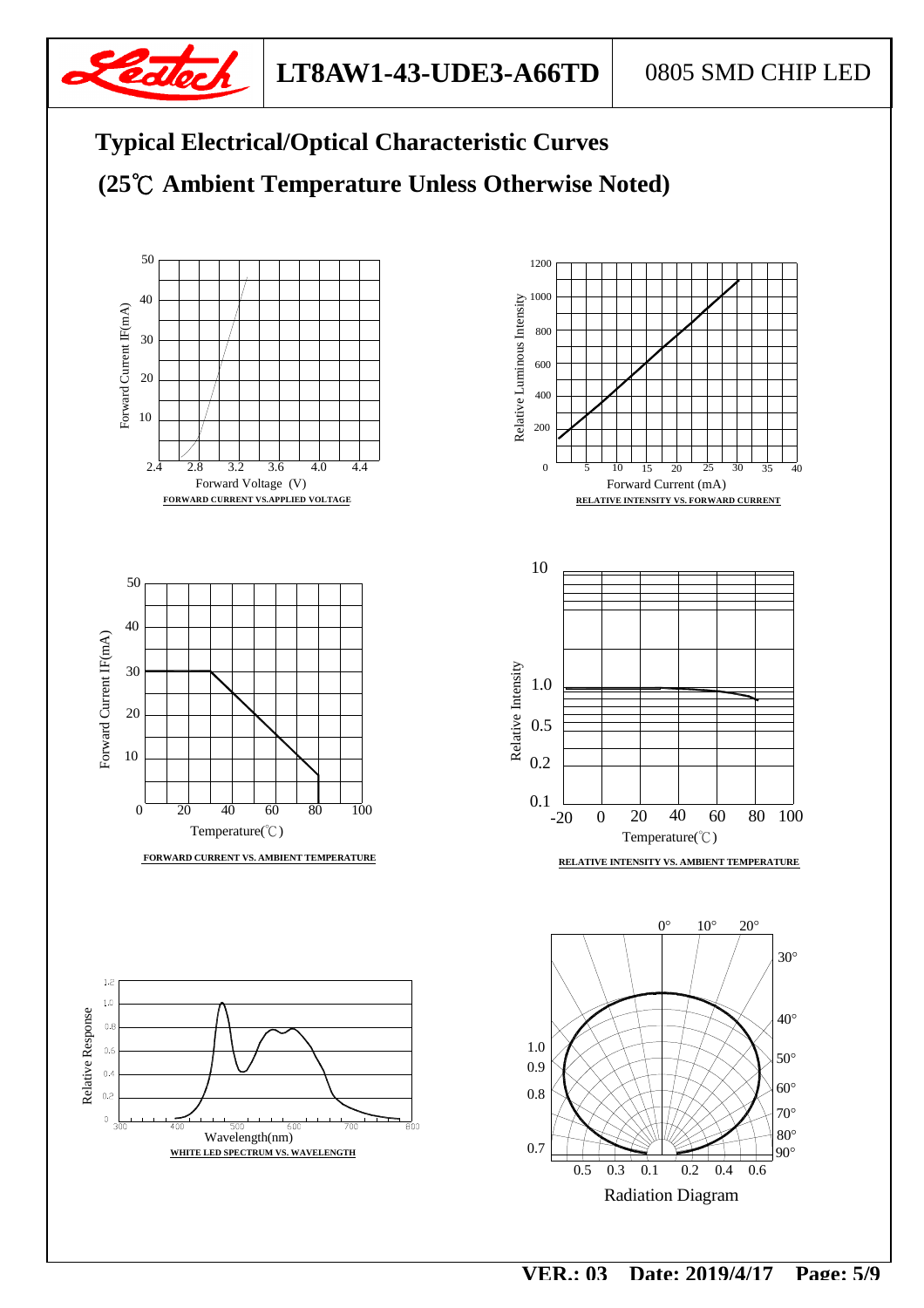

## **Precautions in Use:**

#### Storage

Recommend storage environment

Temperature:  $5^{\circ}\text{C} \sim 30^{\circ}\text{C}$  (41°F $\sim 86^{\circ}\text{F}$ )

Humidity: 60% RH Max.

Use within 7 days after opening of sealed vapor/ESD barrier bags.

Fold the opened bag firmly and keep in dry environment.

#### Soldering

#### **Reflow Soldering**

Recommend use of upper and lower heater type reflow furnace.

260℃ Max for up to 5 seconds, one time only.

Pre-heat is 150℃ Max for up to 2 minutes Max.

In case of screen-printing, keep metal mask thickness between 0.2mm and 0.3mm.

#### **Manual Iron Soldering (NOT RECOMMENDED)**

Use SN60 solder of solder with silver content.

Use 25W soldering iron at 300℃ (570°F) Max for 5 seconds or less.

Must not touch top resin portion of SMD LED by heated soldering iron.

#### Cleaning

 Surface condition of this device may change when organic solvents such as trichloroethylene or acetone were applied.

Avoid using organic solvent.

Recommend ultrasonic method 300W Max.

#### Packaging

EIA-481A standard package.

In 8mm tape on 4000 pcs diameter reels sealed in vapor/ESD barrier bags.

## Reflow Temp/Time:

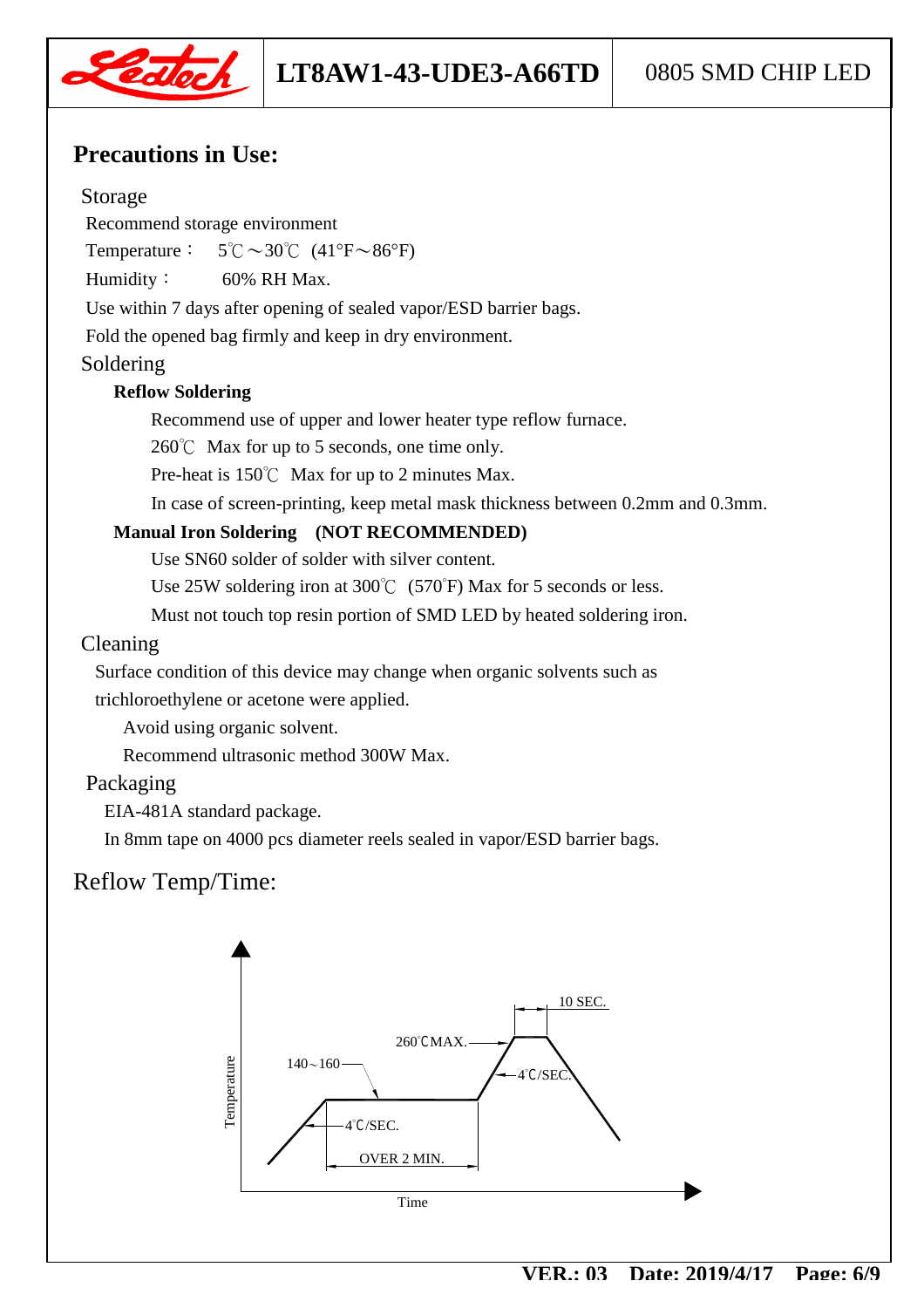

## **DISCLAIMER**

- **1. Our department reserves the right(s) on the adjustment of product material mix for the specification.**
- **2.The product meets our department published specification for a period of twelve (12) months from date of shipment.**
- **3.The graphs shown in this datasheet are representing typical data only and do not show guaranteed values.**
- **4.When using this product, please observe the absolute maximum ratings and the instructions for using outlined in these specification sheets. Our department assumes no responsibility for any damage resulting from the use of the product which does not comply with the absolute maximum ratings and the instructions included in these specification sheets.**
- **5.These specification sheets include materials protected under copyright of our department. Reproduction in any form is prohibited without obtaining our department's prior consent.**
- **6.This product is not intended to be used for military, aircraft, automotive, medical, life sustaining or life saving applications or any other application which can result in human injury or death. Please contact authorized our department sales agent for special application request.**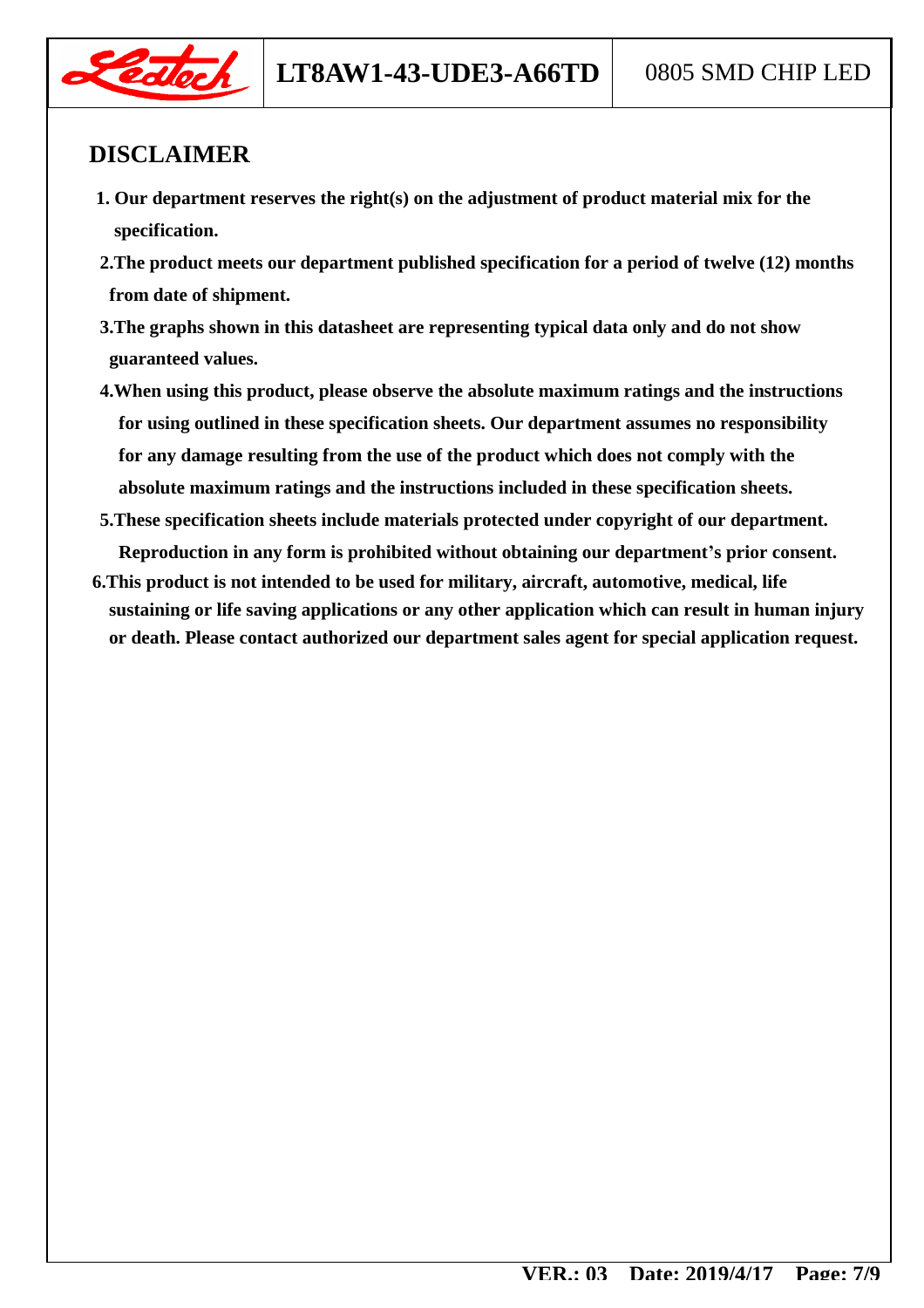

## **Reflow Soldering Pad Dimensions**



## **Dimensions for Tape**



### **Dimensions for Reel**



#### **Notes**:

- 1.All Dimensions are in mm, tolerance is±2.0mm unless otherwise noted.
- 2.Specifications are subject to change without notice.